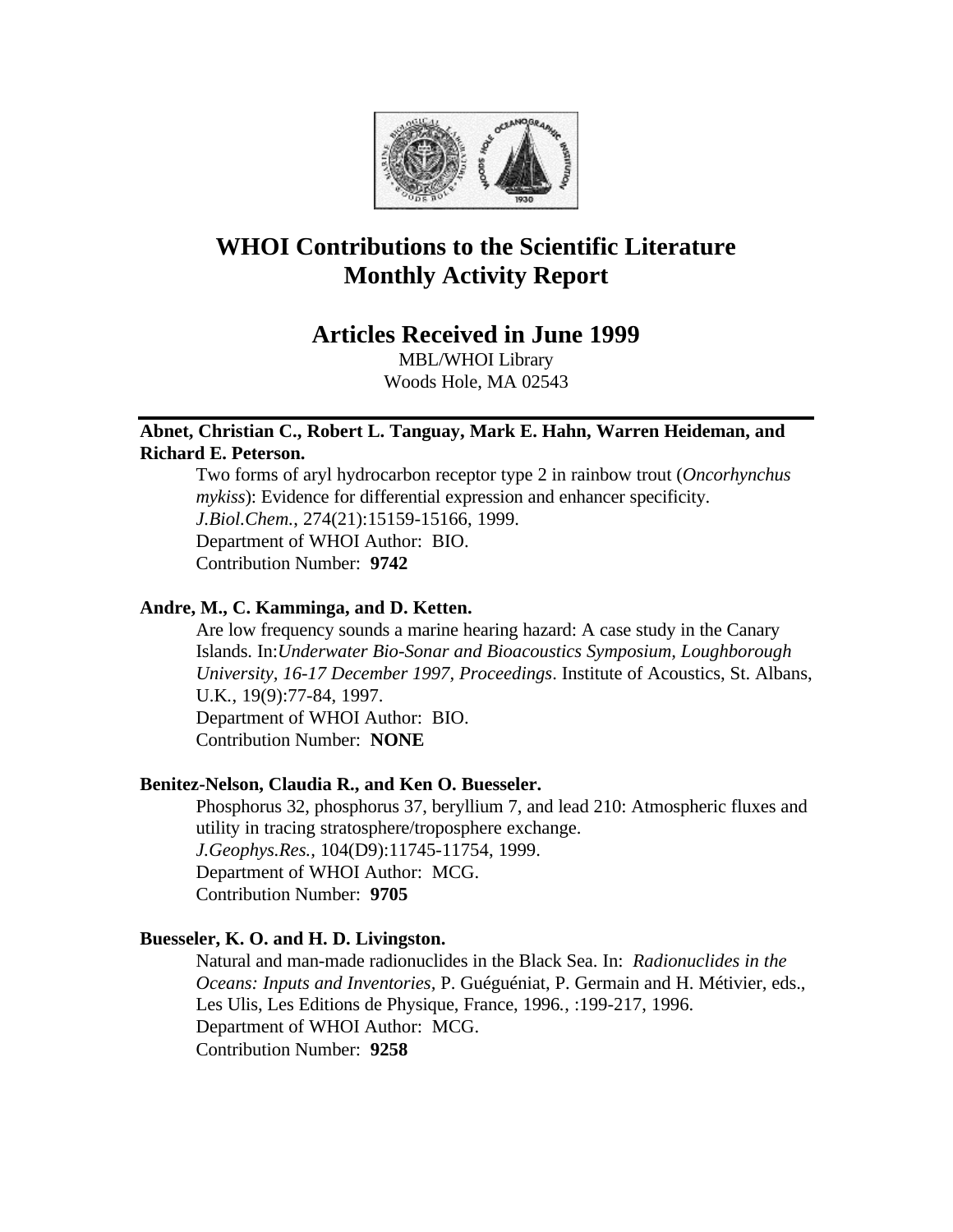#### **Dunn, Robert, Lauren S. Mullineaux, and Susan W. Mills.**

Resuspension of postlarval soft-shell clams *Mya arenaria* through disturbance by the mud snail *Illyanassa obsoleta*. *Mar.Ecol.Prog.Ser.*, 180:223-232, 1999. Department of WHOI Author: BIO. Contribution Number: **9828**

### **Fratantoni, David M. and Philip L. Richardson.**

SOFAR float observations of an intermediate-depth eastern boundary current and mesoscale variability in the eastern tropical Atlantic Ocean. *J.Phys.Oceanogr.*, 29:1265-1278, 1999. Department of WHOI Author: PO. Contribution Number: **9691**

### **Gawarkiewicz, Glen, Gennady Korotaev, Sergey Stanichny, Leonid Repetin, and Dmitry Soloviev.**

Synoptic upwelling and cross-shelf transport processes along the Crimean Coast of the Black Sea. *Cont.Shelf Res.*, 19:977-1005, 1999. Department of WHOI Author: PO. Contribution Number: **9584**

### **Irish, James D., Walter Paul, Jeffrey N. Shaumeyer, and Carl C. Gaither, III.**

Next-generation ocean observing buoy. *Sea Technol.*, :37-43, 1999. Department of WHOI Author: AOPE. Contribution Number: **NONE**

#### **Jin, Di and Hauke L. Kite-Powell.**

On the optimal environmental liability limit for marine oil transport. *Trans.Res.Part E*, 35:77-100, 1999. Department of WHOI Author: MPC. Contribution Number: **9254**

#### **Ketten, Darlene R.**

Marine mammal hearing and acoustic trauma: Basic mechanisms, marine adaptations, and beaked whale anomalies.

In: *Summary Record, SACLANTCEN Bioacoustic Panel, La Spezia, Italy, 15-17 June 1998, SACLANTCEN M-133*. A. D'Amico, ed., NATO/SACLANT Undersea Research Centre, LaSpezia, Italy, :2-63-2-78, 1998. Department of WHOI Author: BIO. Contribution Number: **NONE**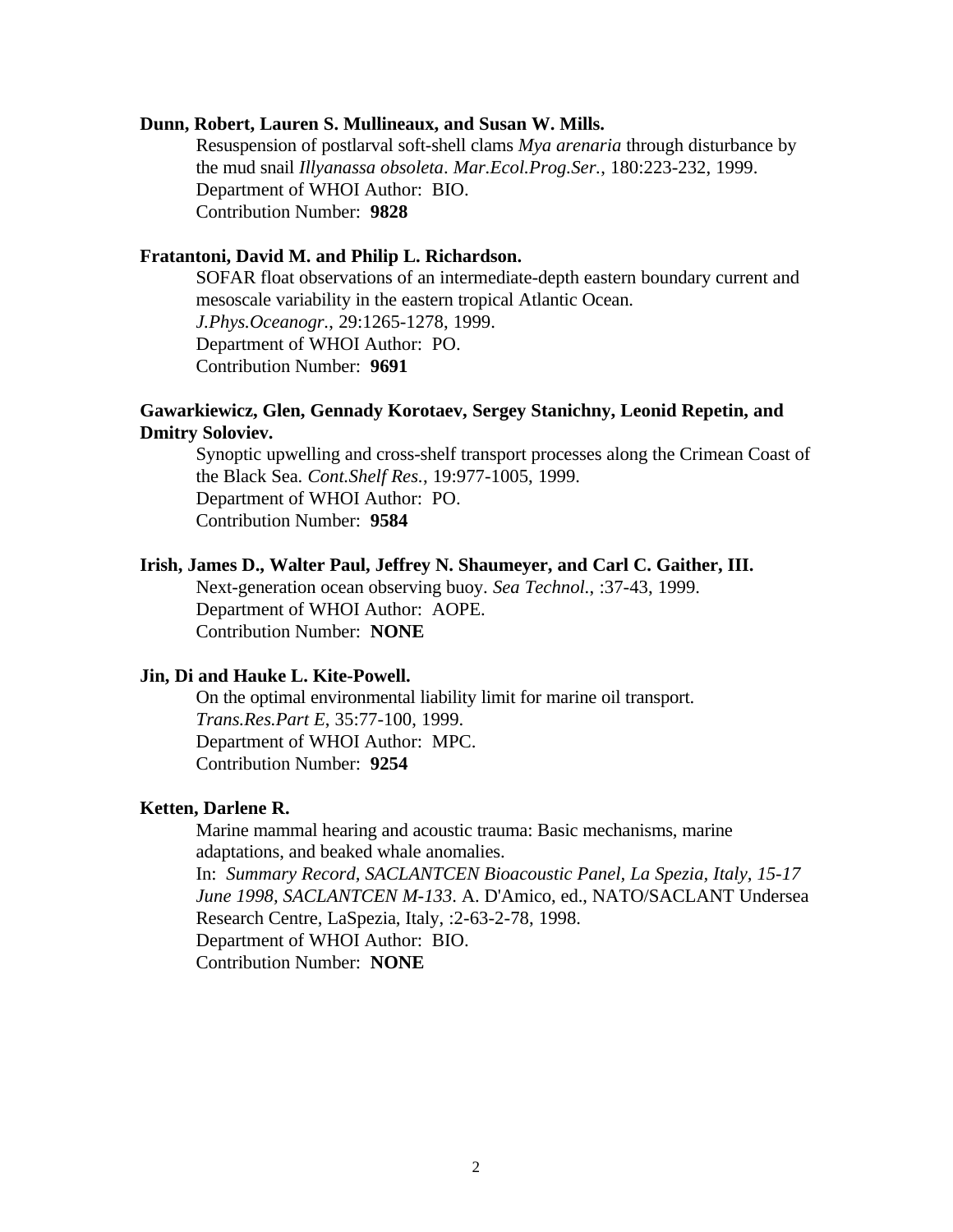### **Ketten, Darlene R.**

Marine mammal ears: An anatomical perspective on underwater hearing. In: *16th International Congress on Acoustics and 135th Meeting Acoustic Society of America. The Sound of the Future: A Global View of Acoustics in the 21st Century. Seattle, WA, 20-26 June 1998,* Patricia K. Kuhl and Lawrence A. Crum, eds., Acoustical Society of America, Woodbury, NY, III:1657-1660, 1998. Department of WHOI Author: BIO. Contribution Number: **NONE**

#### **Ketten, Darlene R.**

Structure and function in whale ears. *Bioacoustics*, 8:103-135, 1997. Department of WHOI Author: BIO. Contribution Number: **NONE**

#### **Leichter, James and Steven Miller.**

Predicting high frequency upwelling: Spatial and temporal patterns of temperature anomalies on a Florida coral reef. *Cont.Shelf Res.*, 19:911-928, 1999. Department of WHOI Author: BIO. Contribution Number: **9871**

### **Minor, Elizabeth C., Timothy Eglinton, Jaap J. Boon, and Robert Olson.**

A protocol for the characterization of oceanic paraticles via flow cytometric sorting and direct temperature-resolved mass spectrometry. *Anal.Chem.*, 71(10):2003-2013, 1999. Department of WHOI Author: MCG. BIO. Contribution Number: **9865**

#### **Nyffeler, F., A. A. Cigna, H. Dahlgaard, and H. D. Livingston.**

Radionuclides in the Atlantic Ocean: A survey. In: *Radionuclides in the Oceans: Inputs and Inventories*, P. Guéguéniat, P. Germain and H. Métivier, eds., Les Ulis, Les Editions de Physique, France, 1996*.*, :1-28, 1996. Department of WHOI Author: MCG. Contribution Number: **NONE**

#### **Payne, Richard E. and Steven P. Anderson.**

A new look at calibration and use of Eppley precision infrared radiometers. Part II:calibration and use of the Woods Hole Oceanographic Institution improved meteorology precision infrared radiometer.

*J.Atmos.Oceanic Tech.*, 16:739-751, 1999.

Department of WHOI Author: PO.

Contribution Number: **9723**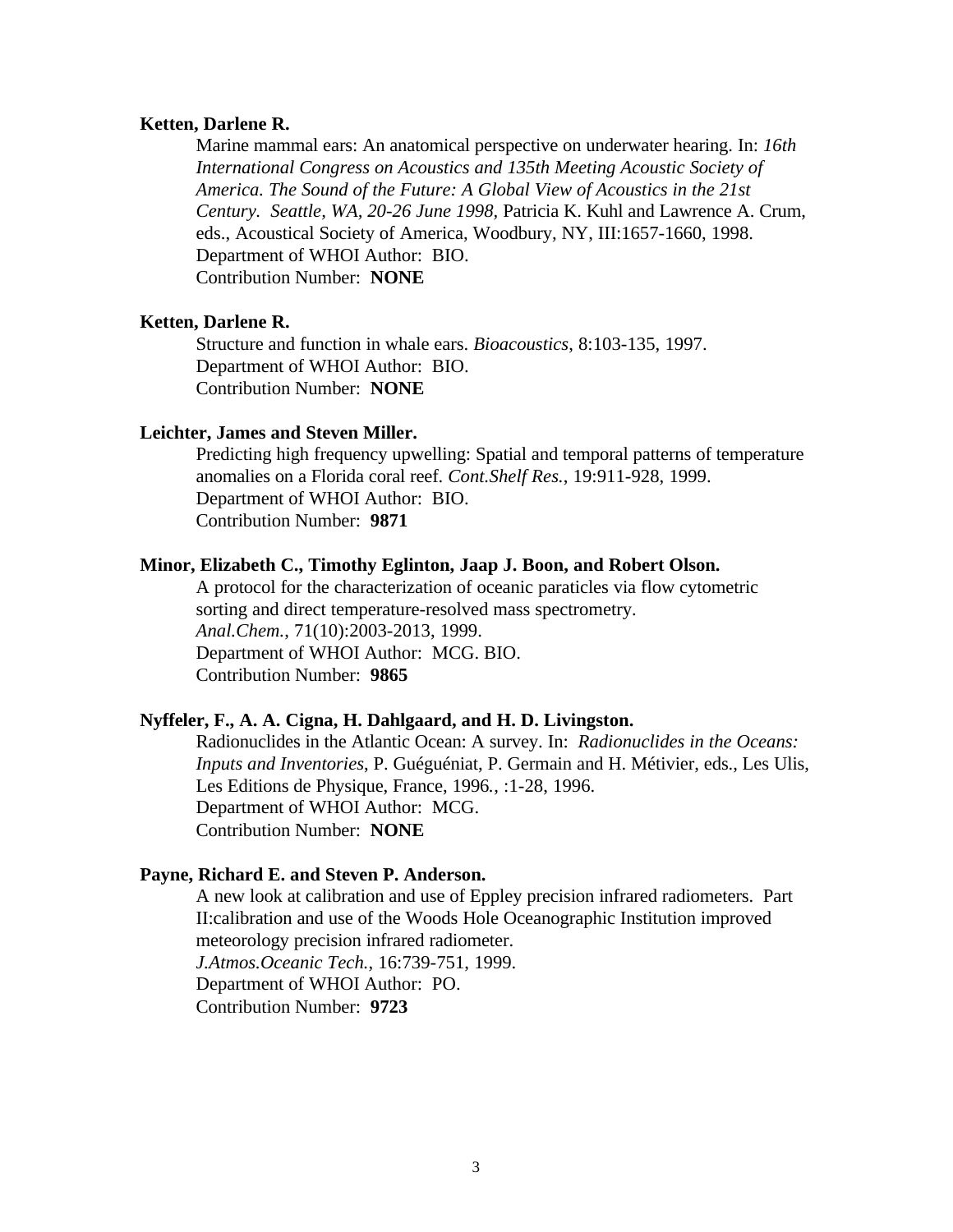#### **Ralston, Rick, Margaret A. Rioux, and Kathryn D. Ellis.**

With feet planted firmly in mid-air: Staff training for automation system migration. In: *Head in the Clouds, Feet on the Ground. Proceedings of the North American Serials Interest Group, Inc., 13th Annual Conference, June 18-21, 1998, University of Colorado, Boulder, Colorado,* Jefrey S. Bullington, Beatrice L. Caraway, and Beverley Geer, Haworth Press, NY*, :*407-413 and *The Serials Librarian* 36(3/4):407-413, 1999. Department of WHOI Author: ADMIN. Contribution Number: **NONE**

### **Seewald, J. S.**

Mineral redox buffers and the stability of organic compounds under hydrothermal conditions. *Mat.Res.Soc.Symp.Proc.*, 432:317-331, 1997. Department of WHOI Author: MCG. Contribution Number: **9473**

#### **Smith, Deborah K., Maurice A. Tivey, and Hans Schouten.**

Locating the spreading axis along 80 km of the Mid-Atlantic Ridge south of the Atlantis Transform. *J.Geophys.Res.*, 104(B4):7599-7612, 1999. Department of WHOI Author: GEOL. Contribution Number: **9870**

#### **Weller, Robert A. and Stephen P. Anderson.**

Atmospheric forcing and oceanic response in TOGA COARE. In: *Eighth Conference on Air-Sea Interaction and Symposium on GOALS, 28 Jan - 2 Feb, 1996, Atlantia, GA.,* American Meteorological Society, Boston, MA, :J90-J94, 1996. Department of WHOI Author: PO. Contribution Number: **NONE**

### **Whelan, Jean K., Lorraine B. Eglinton, Jeffrey Seewald, P. Meulbroek, J. Sosha, Larry M. Cathles, David Darby, and John M. Hunt.**

Sedimentary hydrocarbon and asphalt gradients through the top of overpressure. Organic geochemical evidence for dynamic creation and maintenance of pressure seals. In: *Overpressures in Petroleum Exploration - Proc. Workshop Pau, April 7th-8th, 1998; Bull.Centre Rech. Elf Explor.Prod., Mem. 22,* A. Mitchell and D. Grauls, eds., Elf Exploration Production, Pau CEDEX, France, :193-199, 1999. Department of WHOI Author: MCG. Contribution Number: **NONE**